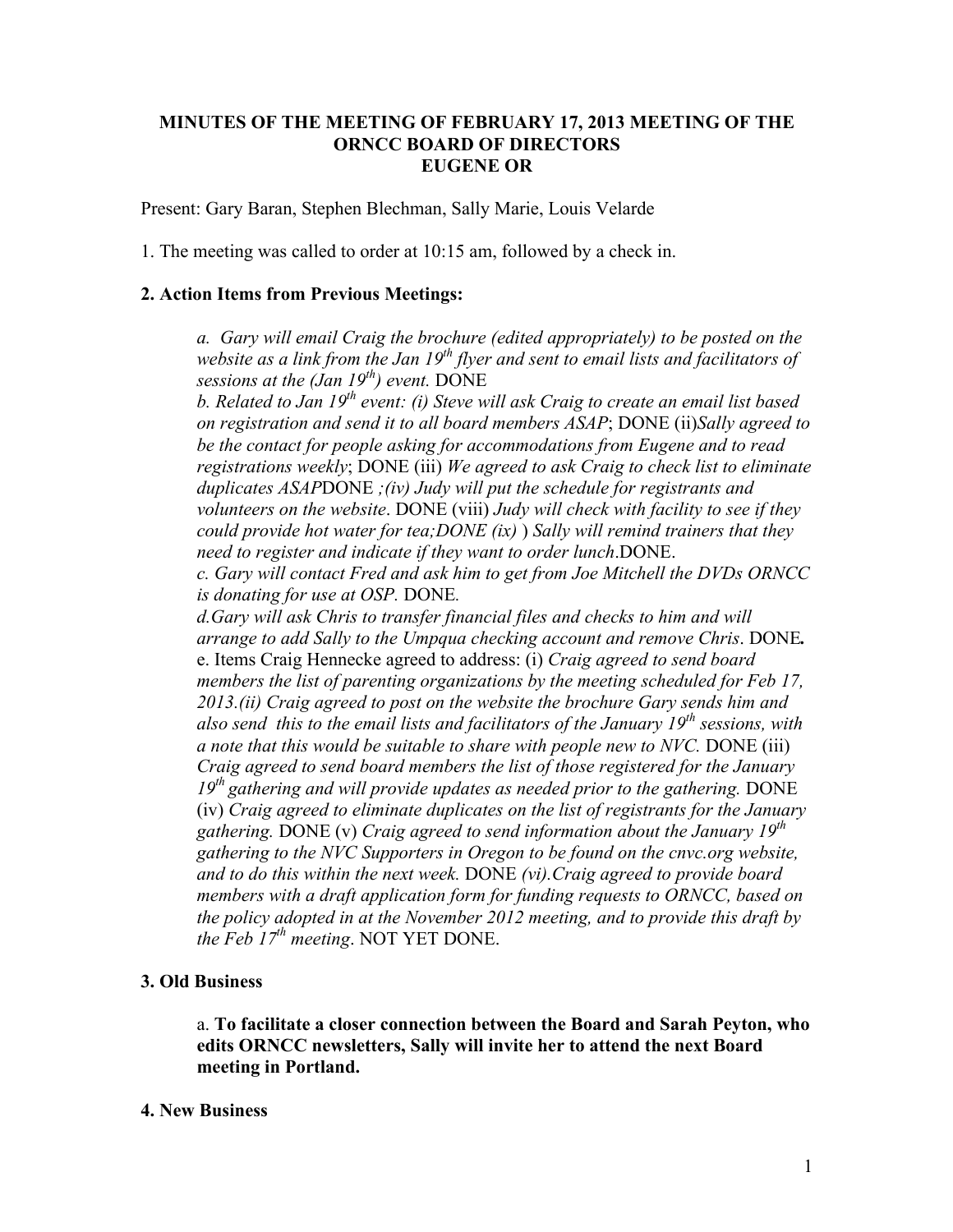- a. Introduction of new board member, Louis Velarde.
- **b. Louis agreed to create an ORNCC policy archive by the May 19th meeting.**
- c. The Board agreed that ORNCC will sponsor a low cost outdoor community gathering in a park in the Salem area on September 7 or 8, the Saturday or Sunday following Labor Day. Participants will be asked to bring their own food and sessions will be created through open space technology. **Steve will look for a suitable outdoor space and is authorized to make a reservation. He will also ask Tim Buckley if he and Elaine Hultengren would be willing to focalize this gathering.**
- d. 2013 board meeting dates were set as follows: April 7, May 19, June 30, Aug 11, Sept 22, Nov 3, Dec 15, with locations to be determined. Sally will ask Tim and Elaine if we could meet at their home in Salem on occasion.
- e. Board members agreed to respond to email from other board members within 72 hours, if possible.
- **f.** The Board debriefed the January  $19<sup>th</sup>$  gathering celebrating the many needs met, mourning some not met, and discussing what we learned from the gathering. **Sally will arrange for a report about the gathering, with photos, to be sent to those on our email list. Sally will also email the people who signed up for the "NVC in Schools" group to give them the contact information of the others and to encourage them to create a work group around this topic, and invite them to request ORNCC to post notices on the website that could help the group achieve its goals.**
- g. Treasurer's Report –Gary reviewed profit and loss and balance sheets from 2012 and Jan 2013.
- h. Organizing training in Newport/Lincoln City: Rose Jade has offered to help organize this. **Gary agreed to follow up by drafting a message outlining what ORNCC expects from the local organizer (which he will first share with the Board) and to begin to work with Rose to set up a day long training on some Saturday in the Newport/Lincoln City area, for which ORNCC would supply a trainer.**
- **i.** Website update: **The Board agreed that Gary will ask Craig to add to the website summaries of ORNCC accomplishments from 2010 through 2012.**
- j. The Board discussed Tina Taylor's proposal for training farm workers and decided to continue its current policy, offering financial support only to certified trainers. **Gary will notify Tina about this decision.**
- k. The Board identified the following as foci for its activities this year: website update, continuing to reduce our stock of educational materials, sponsoring one or more gatherings, enlarging the board, and sponsoring training to underserved populations. **We agreed that each board member would review Craig's recent email about the website and try to come up with a clear definition of our target population and how we can use the website to reach those people.**
- **l. Before the next Board meeting Sally will ask current Governing Council members Michael Dreiling and Lisa-Marie DiVincent if they would like the Board to vet nominations to the Board in the future.**
- 5. The meeting adjourn at 4:01 pm to April 7, 2013